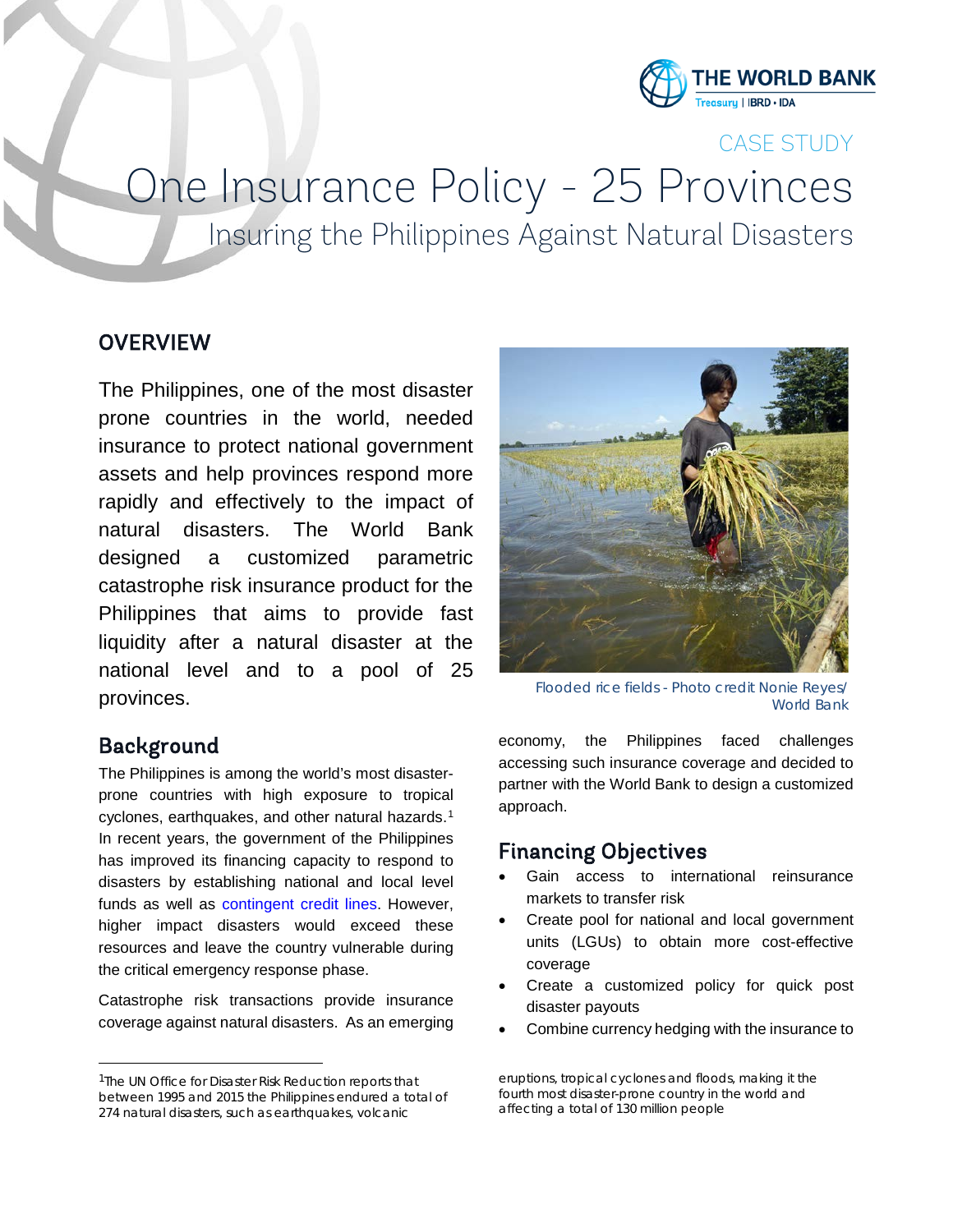# Financial Solution

The Philippines obtained a catastrophe risk parametric insurance policy with annual coverage of US\$206 million for national government assets against earthquakes and severe typhoons, and protection against severe typhoons for 25 provinces.

Parametric insurance is a type of insurance that makes a specified payment upon the occurrence of a triggering event, satisfying pre-agreed characteristics, such as the magnitude of an earthquake or the intensity of a typhoon. Since the payment of claims depends on parametric triggers, and not on actual losses which would take time to assess in the field, claims can be paid much faster. Payments can materialize within weeks compared to several months for traditional insurance. Parametric catastrophe risk insurance can therefore be used to provide prompt financing support to governments facing risks from natural disasters.



# How does the financing work?

# Outcome

This transaction is the first of its kind in the Philippines, and marks the first time that the World Bank has entered into a reinsurance agreement with a governmental agency. Also, it is the first time a catastrophe risk transaction has been executed in local currency. The transaction aims to provide rapid liquidity to the government after a natural disaster to better support emergency response and maintain essential services until additional resources become available.

Six months into the coverage period in December 2017, Typhoon Vinta triggered a partial payout of PHP 83.5 million (eq. USD 1.6 million), payable to the province of Davao del Sur. The payout is four times the premium paid by this province under the insurance contract and demonstrates the value of market-based catastrophe insurance solutions for World Bank member countries.



#### For information: Miguel Navarro-Martin, Head of Financial Products [mnavarromartin@worldbank.org,](mailto:mnavarromartin@worldbank.org) +1 (202) 458 4722